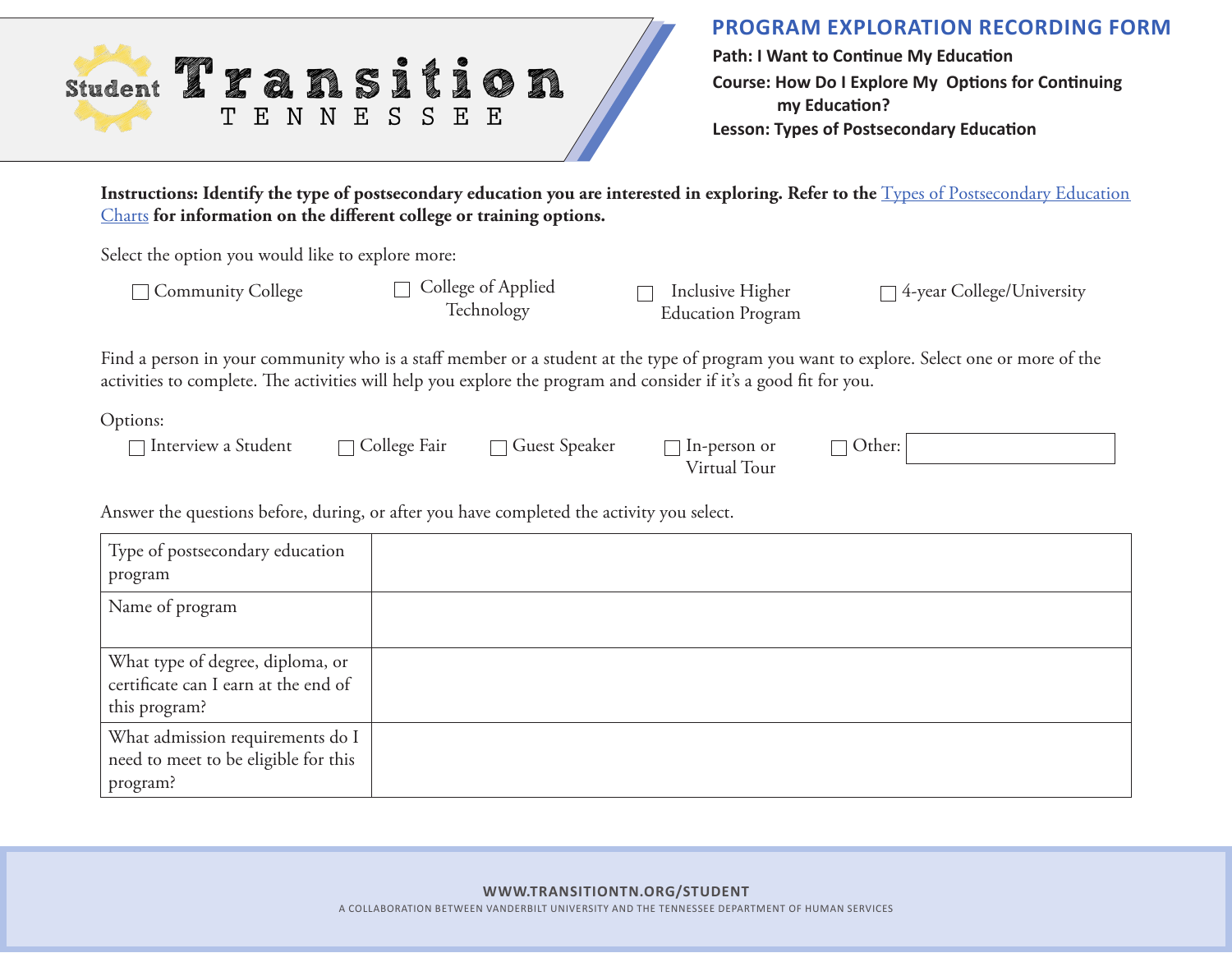

**PROGRAM EXPLORATION RECORDING FORM**

**Path: I Want to Continue My Education Course: How Do I Explore My Options for Continuing my Education? Lesson: Types of Postsecondary Education**

| How long will it take to complete<br>this program?                                             |  |
|------------------------------------------------------------------------------------------------|--|
| Are there any internships or on-<br>the-job training opportunities<br>included in the program? |  |
| What are some examples of<br>jobs students have received after<br>attending this program?      |  |
| What supports are available for<br>students at this program?                                   |  |
| What other factors should I be<br>thinking about while considering<br>this option?             |  |
| Other:                                                                                         |  |